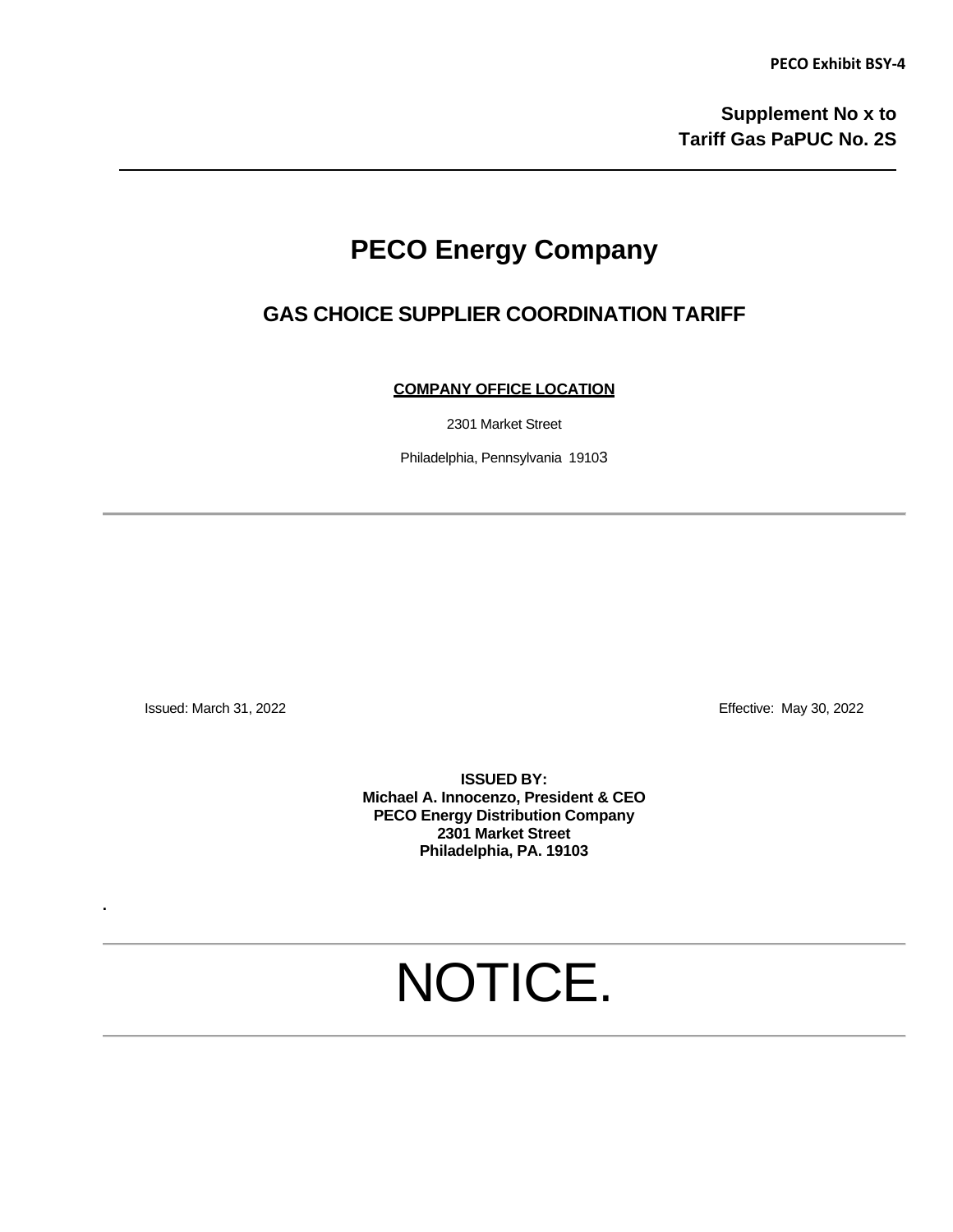**Supplement No. x To Tariff Gas PaPUC No. 2S x Revised Page No. 1** PECO Energy Company **Supersedes x Revised Page No. 1 Supersedes x Revised Page No. 1** 

#### **LIST OF CHANGES MADE BY THIS SUPPLEMENT**

**10.11.3.3 Index Price – X Revised Page No. 35 -** Revised to allow for use of different pricing indexes.

**11.2.2. Billing Service Options / Purchase of Receivables Program – X Revised Page No. 43** Updated Purchase of Receivables (POR) percentages.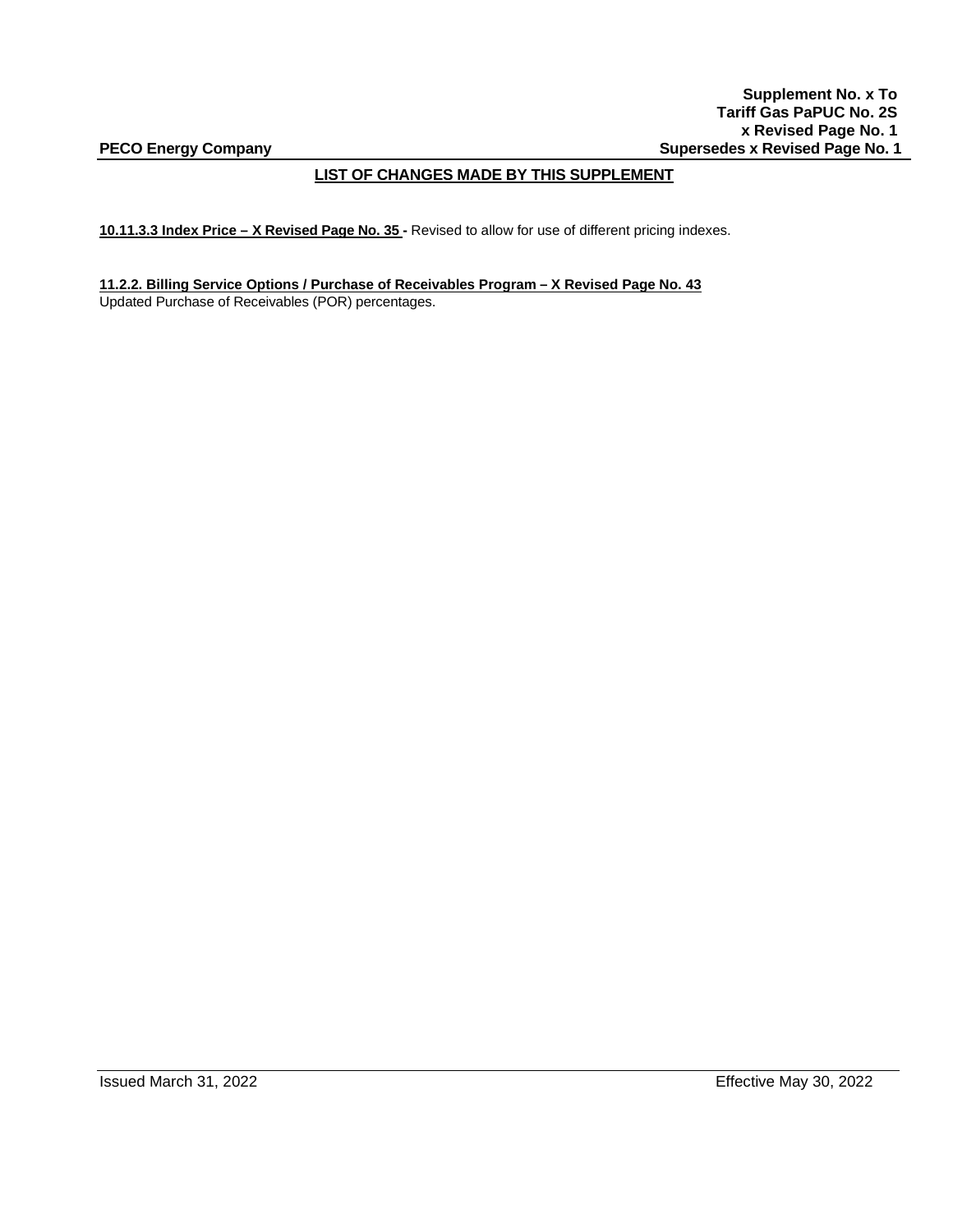#### **PECO Energy Company**

#### **TABLE OF CONTENTS**

Page **RULES AND REGULATIONS:**  $7<sup>1</sup>$ 9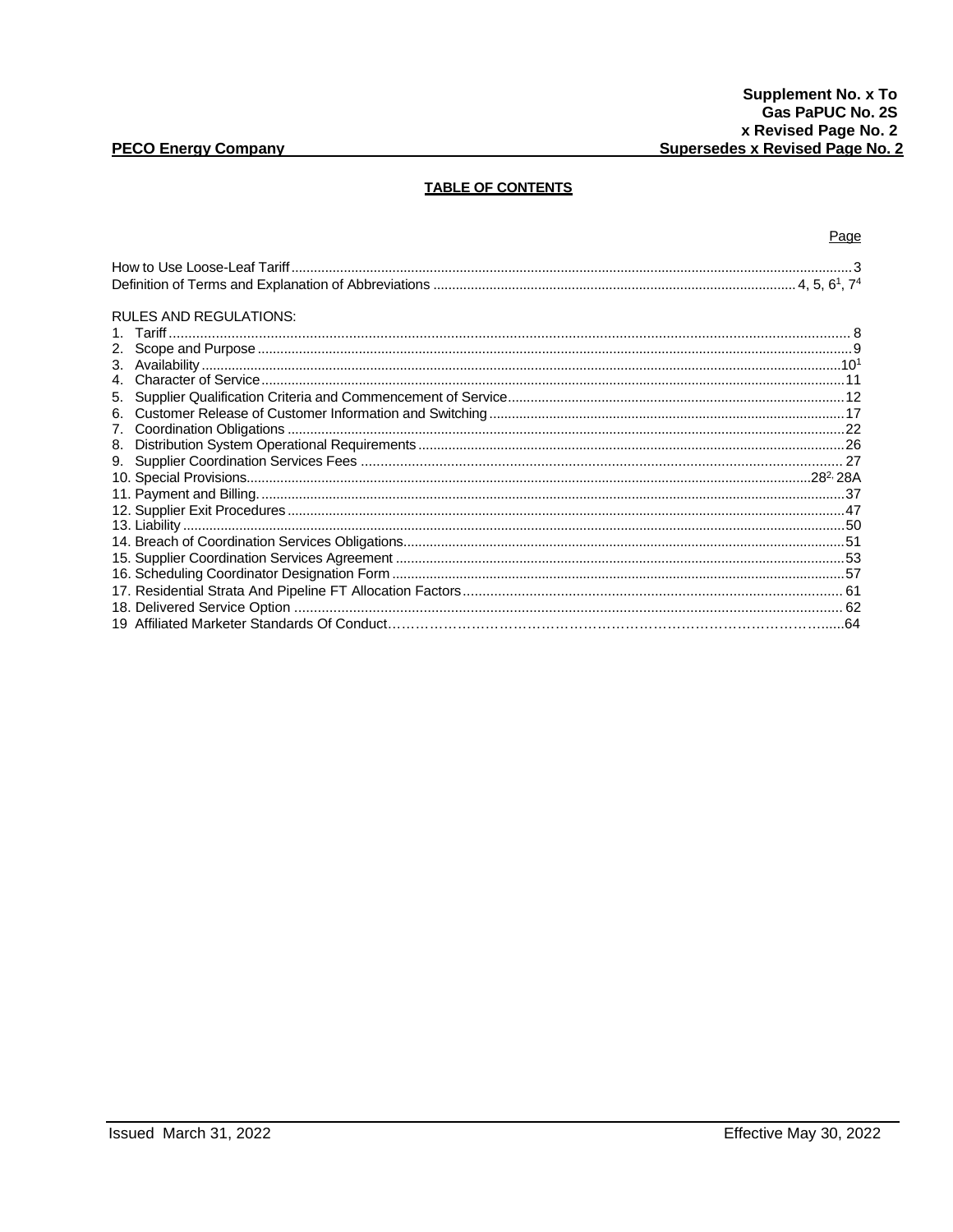**10.11.3.2 Imbalance Cash-out.** Natural gas imbalances caused by the timing of Customer transfers under 10.11.3.1 a, b, or c above, and the corresponding changes to the level of assigned Pipeline FT Capacity, ADCQ and ADDQ, shall be subject to the following cash out mechanism:

- a. The party responsible for delivering Pipeline FT Capacity gas after the applicable transfer shall be paid by the non-delivering party a cash amount equal to the following:
	- (i) capacity charges, as determined for each of the transferring Customers for which the delivering party delivered Pipeline FT Capacity gas by multiplying the maximum applicable pipeline tariff rates (apportioned on a pro rata basis equal to the amount of Pipeline FT Capacity held by the Company on each pipeline) by each such Customer's ADCQ, and dividing that amount by the fraction of the calendar month which transpired after the transfer; and
	- (ii) delivered gas costs, as determined for each of the transferring Customers for which the delivering party delivered Pipeline FT Capacity gas after the transfer, by multiplying the volume of such Pipeline FT Capacity gas (grossed up for pipeline fuel charges and apportioned on a pro rata basis equal to the amount of Pipeline FT Capacity held by the Company on each pipeline) by the Index Price, plus applicable variable pipeline charges (apportioned in the same ratios of Pipeline FT Capacity).
- b. Delivered gas volumes associated with natural gas delivered by the Company to satisfy each LVT Customer's Pipeline Storage or Peaking Capacity requirements shall be reconciled pursuant to Rule 10.11.2.c.

**10.11.3.3 Index Price.** For the purposes of this Rule 10.11.3, "Index Price" shall mean the proportional weighted average of the weekly index prices for Transco Station 65 and Tetco ELA, or the successors thereto, as published in S&P Global Platts (or successor) or indices from an alternative publication as chosen by the Company.

**10.11.3.4** The Company shall determine the applicable cash-out amount owed by or payable to each NGS pursuant to this Rule 10.11.3. Where cash-out amounts applicable to an NGS involve gas volumes delivered for more than one Customer, the cash-out amounts will be aggregated, with amounts owed by the Company offset against amounts owed by the NGS, so that only one net cashout amount shall be paid. Cashout determinations of the Company shall become final if not disputed within sixty (60) days of notice to the affected NGS(s).

**(C)** Denotes Change

**(C)**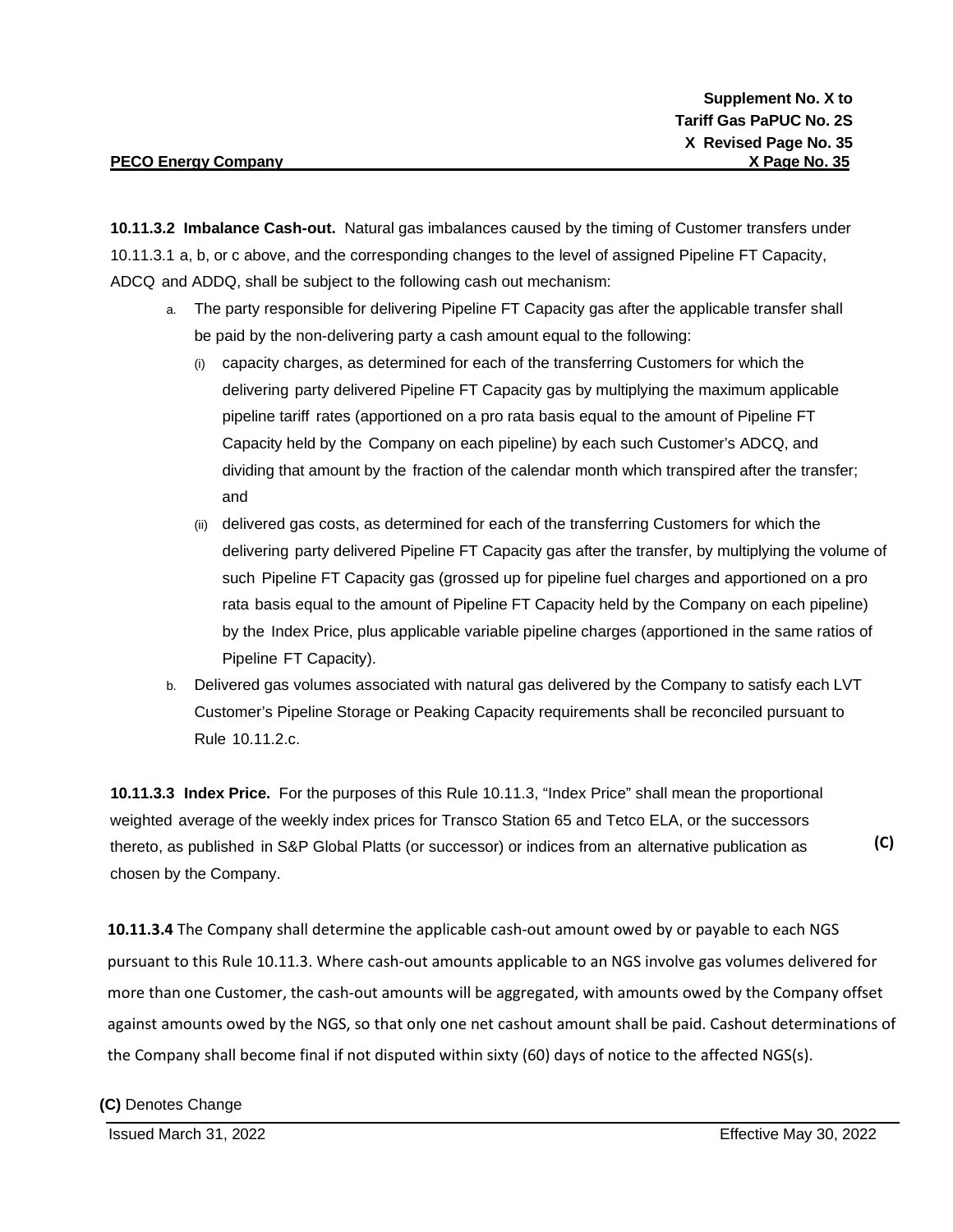#### **Billing Service Options / Purchase of Receivables Program (continued)**

- f. Any transaction with Supplier Charges sent to the Company after the time period, in accordance with Attachment A - Data Transfer Schedule or not in the format, specified in Paragraph c. above, will be rejected and the LVT Customers' bill for the current billing period will state that the Supplier Charges for the current billing period are not available. The Supplier must resubmit the data the following month as required along with the then current month charges. Upon such resubmission, the Company will place the Supplier Charges into the that billing cycle and the delayed Supplier Charges will appear on the LVT Customer's bill for the then current month.
- g. The Company will collect and process LVT Customer's payments in accordance with Section 2205 (c)(5) of the Competition Act and the Commission's applicable payment priority requirements.
- h. The Company will purchase each LVT Customer's accounts receivable, without recourse and without discount, provided, however, that PECO shall discount the payment by 0.42% for Rates GR and CAP, 0.13% for Rate **(C)** GC and 0.04% for Rates OL, L and MV-F consistent with the methodology approved in the partial settlement **(C)** agreement and the Commission's final order in Docket No. P-2009-2143588 and the final order in Docket No. P-2012-2328614. PECO will pay the Supplier for amounts owed for all undisputed Supplier charges for basic gas supply services, regardless of whether the customer has paid the Company. Subject to the provisions of the partial settlement agreement and the Commission's final order in Docket No. P-2009-2143588, an amount is deemed disputed if the customer contacts the Company questioning the charges on the bill and he/she does not agree with the position of the Company or the Supplier regarding the amount due for Supplier charges. If the Supplier charges are not in dispute, the Company will remit all applicable monies due the Supplier, even if the Company's portion of the bill is disputed. A customer's claim of the inability to pay shall not constitute a dispute for purposes of the Company's obligation to pay the Supplier its undisputed charges. The ownership of each LVT Customer's accounts receivable will transfer from the Supplier to the Company upon payment to the Supplier for the receivable.

i. The Company will pay the Supplier in accordance with the following schedule:

- The Company will send the Supplier the amount of its undisputed Supplier Charges within 40 calendar days from the date of the electronic transmission of the Supplier Charges. If the 40th day falls on a weekend, a PECO holiday, or a bank holiday, the Supplier payment will occur on the next business day.
- Payment will not be made to the Supplier when Supplier Charges are not received by the Company within the specified time period, as explained in paragraph (d) above. Payment for these charges will be made according to the applicable schedule in the following month, if they are received within the appropriate time period along with the current month charges.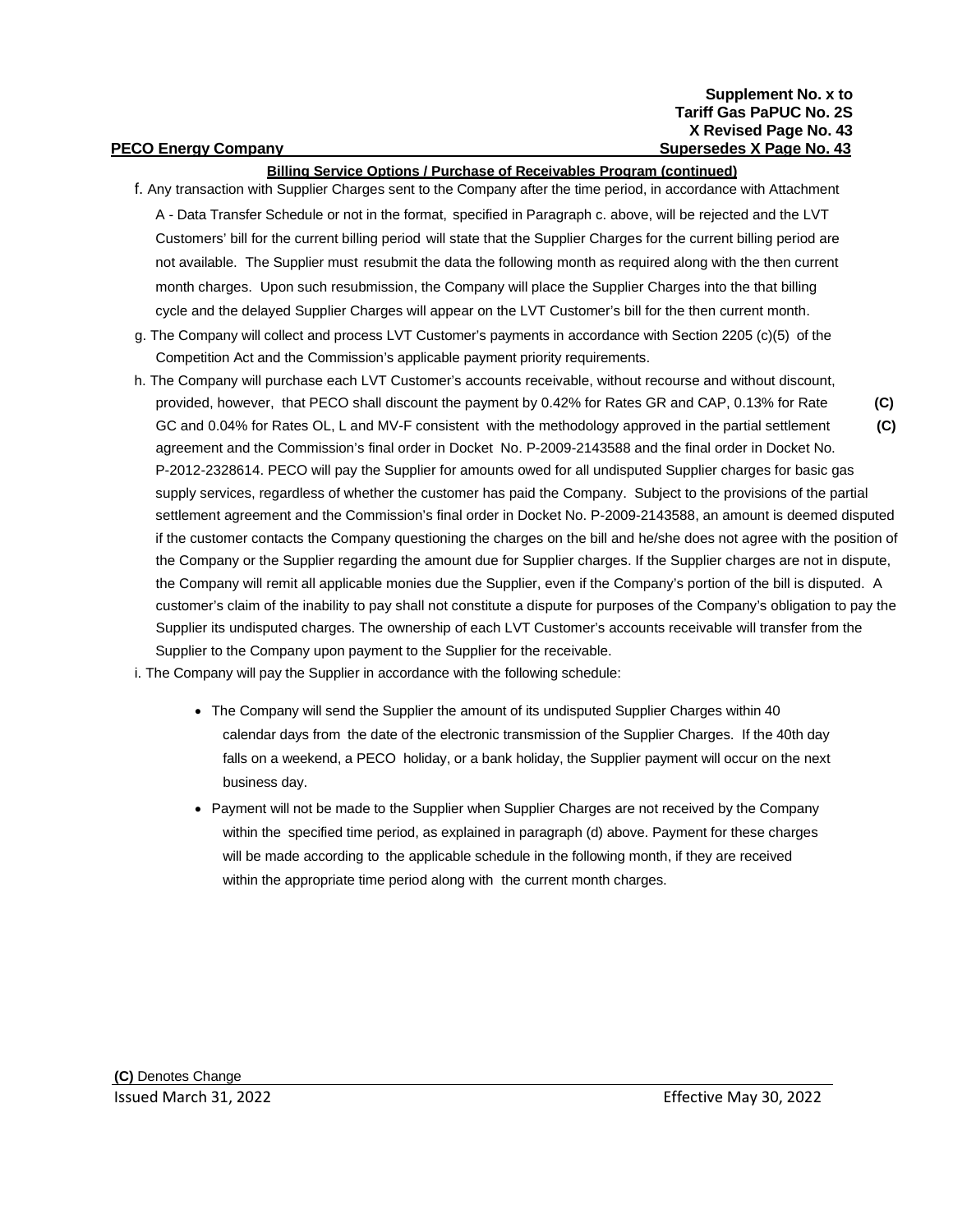#### **PECO Exhibit BSY-4**

**Supplement No x to Tariff Gas PaPUC No. 2S**

**Deleted: 7**

#### **PECO Energy Company**

#### **GAS CHOICE SUPPLIER COORDINATION TARIFF**

#### **COMPANY OFFICE LOCATION**

2301 Market Street

Philadelphia, Pennsylvania 19103

**.**

 $\mathbf{I}$ 

Issued: March 31, 2022 Effective: May 30, 2022

**Deleted:** December 22 **Deleted:** 1 **Deleted:** February 24

**ISSUED BY: Michael A. Innocenzo, President & CEO PECO Energy Distribution Company 2301 Market Street Philadelphia, PA. 19103**

## NOTICE.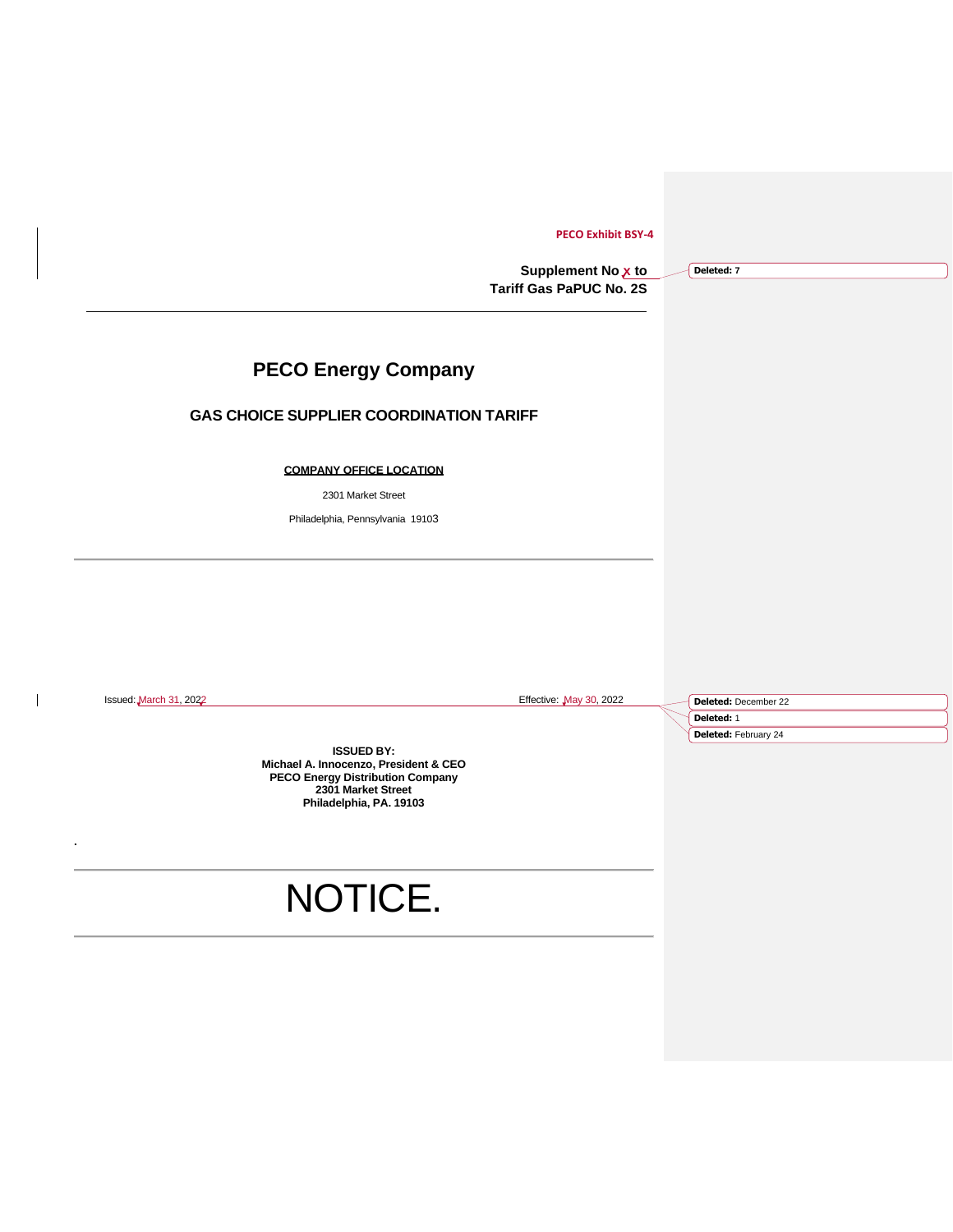|                                         | Supplement No. x To<br><b>Tariff Gas PaPUC No. 2S</b><br>x Revised Page No. 1                          | Deleted: 7<br><b>Deleted: Sixth</b>                                   |
|-----------------------------------------|--------------------------------------------------------------------------------------------------------|-----------------------------------------------------------------------|
| <b>PECO Energy Company</b>              | Supersedes x Revised Page No. 1                                                                        | Deleted:                                                              |
| LIST OF CHANGES MADE BY THIS SUPPLEMENT |                                                                                                        | <b>Deleted: Fifth</b>                                                 |
|                                         | 10.11.3.3 Index Price – X Revised Page No. 35 - Revised to allow for use of different pricing indexes. | Deleted: Natural Gas Quality Rule 10.3 - 2 <sup>nd</sup> Revised Page |

**11.2.2. Billing Service Options / Purchase of Receivables Program – X Revised Page No. 43** Updated Purchase of Receivables (POR) percentages.

 $\overline{\phantom{a}}$ 

| No. 28 and Original Page No. 28A - Provides gas quality |
|---------------------------------------------------------|
| standards including reference to PECO Energy's Gas      |
| Service Tariff at Rule No. 26. Original Page No. 28A    |
| created due to repagination.¶                           |
|                                                         |

| Issued March 31, 2022 | Effective May 30, 2022 | Deleted: December 22 |
|-----------------------|------------------------|----------------------|
|                       |                        | <b>Deleted:</b> 1    |
|                       |                        | <b>Deleted:</b>      |
|                       |                        | Deleted: February 24 |
|                       |                        |                      |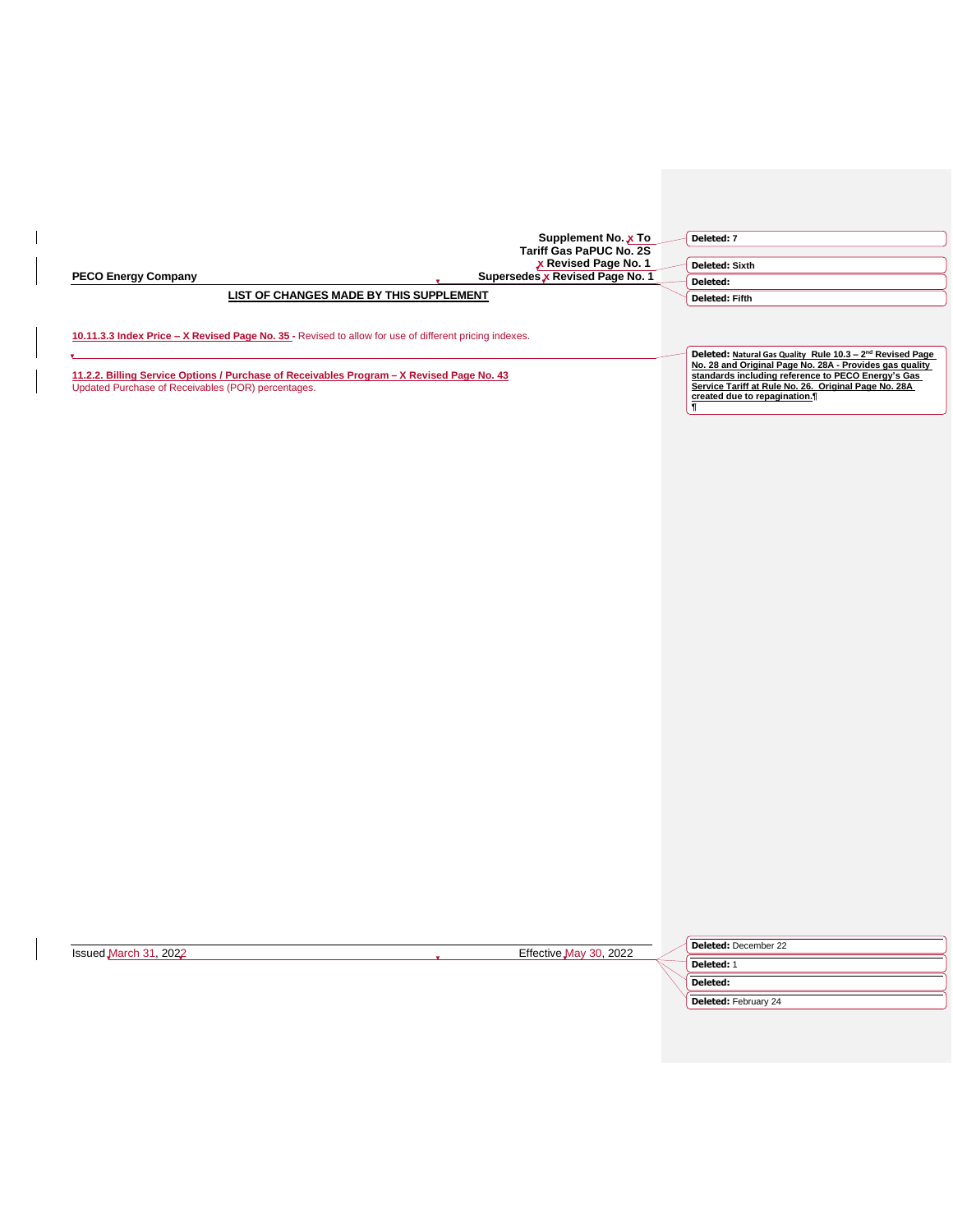

| <b>RULES AND REGULATIONS:</b> |  |
|-------------------------------|--|
|                               |  |
| 2.                            |  |
|                               |  |
| $\overline{4}$                |  |
| 5.                            |  |
|                               |  |
| 7.                            |  |
| 8.                            |  |
| 9.                            |  |
|                               |  |
|                               |  |
|                               |  |
|                               |  |
|                               |  |
|                               |  |
|                               |  |
|                               |  |
|                               |  |
|                               |  |
|                               |  |

 $\mathbf{I}$ 

|                       |                        | Deleted: December 22 |
|-----------------------|------------------------|----------------------|
|                       |                        | Deleted: 1           |
| Issued March 31, 2022 | Effective May 30, 2022 | Deleted:             |
|                       |                        | Deleted: February 24 |
|                       |                        |                      |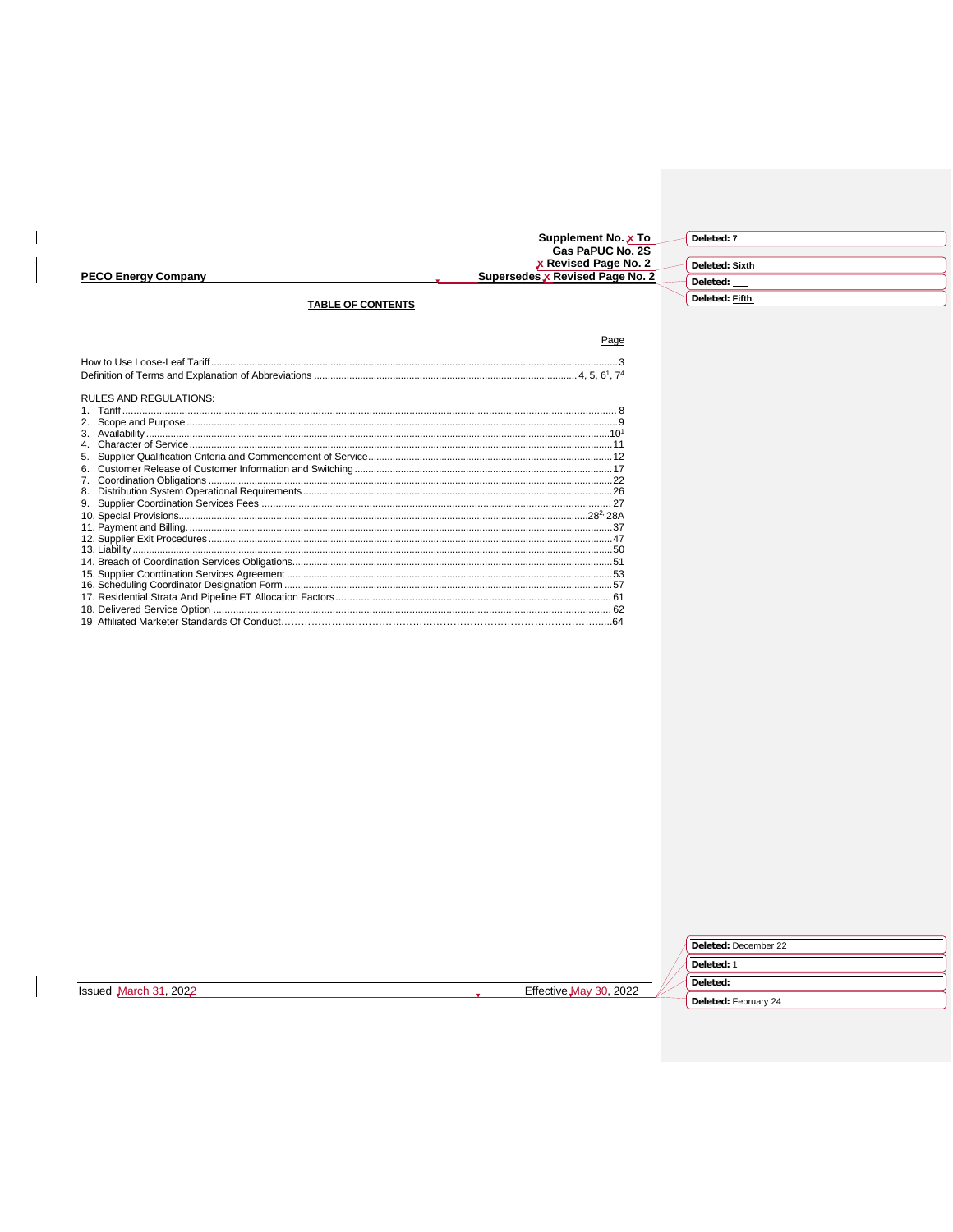|                            | Supplement No. X to            |                      |
|----------------------------|--------------------------------|----------------------|
|                            | <b>Tariff Gas PaPUC No. 2S</b> |                      |
|                            | X Revised Page No. 35          |                      |
| <b>PECO Energy Company</b> | X Page No. 35                  | Original<br>Deleted: |

**10.11.3.2 Imbalance Cash-out.** Natural gas imbalances caused by the timing of Customer transfers under 10.11.3.1 a, b, or c above, and the corresponding changes to the level of assigned Pipeline FT Capacity, ADCQ and ADDQ, shall be subject to the following cash out mechanism:

- a. The party responsible for delivering Pipeline FT Capacity gas after the applicable transfer shall be paid by the non-delivering party a cash amount equal to the following:
	- (i) capacity charges, as determined for each of the transferring Customers for which the delivering party delivered Pipeline FT Capacity gas by multiplying the maximum applicable pipeline tariff rates (apportioned on a pro rata basis equal to the amount of Pipeline FT Capacity held by the Company on each pipeline) by each such Customer's ADCQ, and dividing that amount by the fraction of the calendar month which transpired after the transfer; and
	- (ii) delivered gas costs, as determined for each of the transferring Customers for which the delivering party delivered Pipeline FT Capacity gas after the transfer, by multiplying the volume of such Pipeline FT Capacity gas (grossed up for pipeline fuel charges and apportioned on a pro rata basis equal to the amount of Pipeline FT Capacity held by the Company on each pipeline) by the Index Price, plus applicable variable pipeline charges (apportioned in the same ratios of Pipeline FT Capacity).
- b. Delivered gas volumes associated with natural gas delivered by the Company to satisfy each LVT Customer's Pipeline Storage or Peaking Capacity requirements shall be reconciled pursuant to Rule 10.11.2.c.

**10.11.3.3 Index Price.** For the purposes of this Rule 10.11.3, "Index Price" shall mean the proportional weighted average of the weekly index prices for Transco Station 65 and Tetco ELA, or the successors thereto, as published in S&P Global Platts (or successor) or indices from an alternative publication as chosen by the Company.

**10.11.3.4** The Company shall determine the applicable cash-out amount owed by or payable to each NGS pursuant to this Rule 10.11.3. Where cash-out amounts applicable to an NGS involve gas volumes delivered for more than one Customer, the cash-out amounts will be aggregated, with amounts owed by the Company offset against amounts owed by the NGS, so that only one net cashout amount shall be paid. Cashout determinations of the Company shall become final if not disputed within sixty (60) days of notice to the affected NGS(s).

**Deleted:** Natural Gas Week.

**(C)**

**Deleted:** If Natural Gas Week ceases publication, the Company shall choose…

| Deleted: ¶           |
|----------------------|
| Deleted: September 7 |
| Deleted: 2017        |
| Deleted:             |
| Deleted: December 8, |
| Deleted: 2017        |

**(C)** Denotes Change

Issued March 31, 2022 Effective May 30, 2022